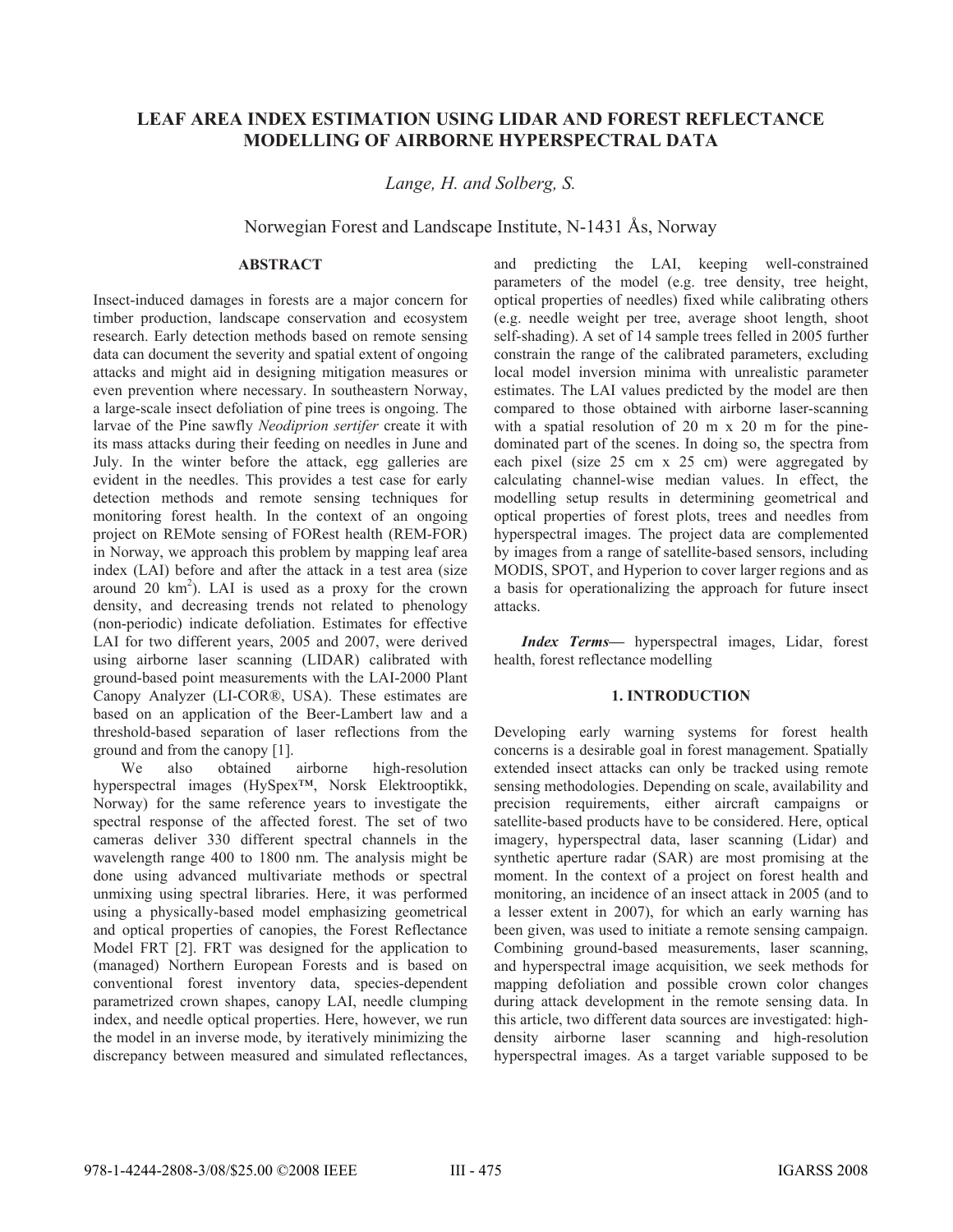sensitive to changing health conditions, we derived Leaf Area Index (LAI) from laser data obtained prior and after the attack, and from hyperspectral data (after, one-time only) by inversion of a Forest Reflectance Model. These two approaches are completely independent, and we provide a comparison of the resulting LAI estimates.

#### **2. MATERIALS AND METHODS**

#### **2.1. Study site**

The study area is a pine-dominated relatively open commercially used forest of varying tree density, located in Åsnes municipality, Hedmark county, southeast Norway (ca.  $60^041'$  N,  $12^018'$  E). In autumn and winter 2004, an infestation of pine trees with the European pine sawfly (*Neodiprion sertifier)* has been observed, with an outbreak in the summer of 2005 and some again in 2006 and 2007, although weaker and partly at another site. Visual inspection in late 2005 revealed a partial or near-total crown defoliation, most pronounced for last year's needles.

## **2.2. Remote sensing data**

Airborne laser scanning with a density of around 2 pulses per  $m<sup>2</sup>$  was performed just prior to the attack (in May), just after it in late July, and after a recovery period in September, covering an area of around 20  $\text{km}^2$ , with an Optech ALTM 3100 Lidar scanning system. A flight with a hyperspectral camera (HySpex™, Norsk Elektrooptikk, Norway) was performed in late August 2005. Two different resolutions were obtained, with an effective pixel size of 25 cm x 25 cm in the wavelength range 400 to 1000 nm, and 1 m x 1m for the range 1000 to 1800 nm. For the sake of simplicity, we report on the higher resolution data only; the data being distributed over 160 channels with a spectral resolution (full width half maximum) of around 2.5 nm.

The data collection of the project contains also multitemporal satellite data (MODIS, SPOT, and Hyperion), LAI measurements with Licor plant canopy analyzer LAI-2000, and tree physiological data obtained from 14 felled sample trees, utilized in another part of the project. They do, however, constrain the parameter range of the FRT model (cf. sec. 2.6).

## **2.3. Laser-based LAI estimation**

Based on the Beer-Lambert extinction law, gap fractions were calculated by subdividing the pulse returns into ground and canopy hits, with a threshold of 1 m. The logarithm of the ratio of the number of total returns to ground returns is proportional to LAI [1]. The scale (size of reference area) for the LAI values may vary, but accuracy and stability of the results depends on that choice. Here, a map of LAI values with a 10 m x 10 m raster was used. With the chosen

threshold of 1 m, individual grid cells may receive an LAI value of exactly zero.

#### **2.4. Single tree masking**

As we are mostly interested in reproducing reflectance spectra from (pine) trees only, the Lidar data were also used to discern trees from other vegetation and non-vegetated ground. For that purpose, a single tree segmentation algorithm [3] was performed: a canopy surface model with a 25 cm x 25 cm grid was created, and a local maxima (highest height value within the immediate grid neighbourhood) search performed. A modified watershed algorithm produced polygons delineating individual tree crowns, but possibly also other non-tree segments. As trees we selected only segments having a maximum higher than 2 m. Visual inspection revealed further that there was a positional mismatch between polygon centers and obvious tree tops in the hyperspectral orthoimages and the Lidarbased segments, because the orthophoto was georeferenced at the ground and not at the canopy surface. To cope with this, a 50 cm buffer zone was provided on the inside and outside of each polygon, reducing the risk to extract pixels attributed to trees actually belonging to ground. On the other hand, the number of trees remaining is also reduced an effect which is largest for trees with small crowns.

#### **2.5. Preparing the hyperspectral data**

A test scene (Fig. 1) of dimensions 600 m x 800 m was selected, and corresponding pixels with hyperspectra extracted. These data were then masked using the buffered tree polygons (an example is shown in Fig. 2), i.e. only the interior of each polygon with a tree height  $> 2$  m retained. Tree density is substantially varying within the scene. To avoid areas with no or just a single tree, we aggregated to 20 m x 20 m plots, aligned with the Lidar-LAI raster; the latter were arithmetically averaged using the four corresponding 10 m x 10 m plots.

The number of plots was further reduced using a forest stand map, retaining only plots with more than 80% of the trees being pine. This does not, however, guarantee that only pine trees are contained in the selection. In total, we retrieved 382 plots.

It is known that the 160 spectral channels contain a lot of redundant information. On the other hand, the performance of the forest reflectance model is inversely related to the number of channels. We therefore made a selection of channels which are supposedly least redundant, following in part the PCA-based results obtained in [4] and own investigations on spatial variability. In total, we used 35 channels in the range 400 nm to 1000 nm, most finely sampled around the red edge and most coarsely in the near infrared part.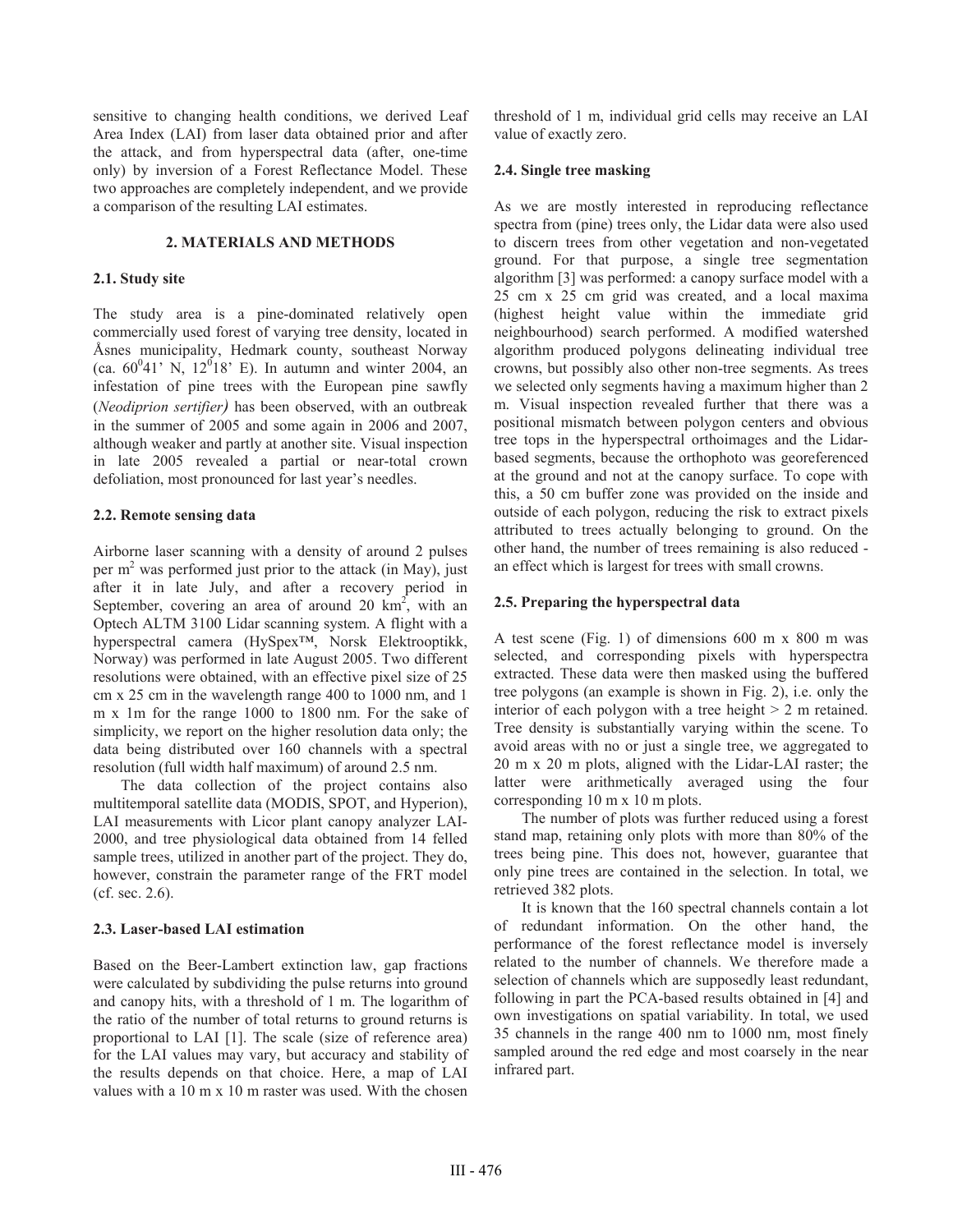

**Figure 1**: The selected hyperspectral scene containing a mixture of age classes, stand density, and non-forested areas, and the rectangle where individual tree polygons were calculated. The size of the rectangle is 600 m x 800 m, the coordinates of its upper left corner are (6735015 N, 353590 E) in UTM zone 33 N.

For each 20 m x 20 m plot, the hyperspectra of all pixels inside tree polygons were aggregated to a single average spectrum as required by the FRT model. In order to minimize the impact of possible ground vegetation "contamination", we used the channel-wise median value.

As a final step, the radiation data were converted to reflectance values, using two white reference membranes laid out in the field during the flight, using the arithmetic average of all pixels covering the membranes. This simple recipe may be a limitation, since light conditions (in particular, the dark current) may vary locally and temporally, although cloud cover was minimal. Much more elaborate reference reflectance measurements are reported in [4].

## **2.6. The FRT model**

The interpretation of reflection data from the ground and vegetation requires a modelling framework which comprises radiation theory, atmospheric corrections, geometric properties of needles, shoots, stems and other vegetation parts, and utilizes available information on tree species, stand age, ground vegetation type, and others. We used the Forest Reflectance and Transmittance (FRT) model [2,5], in which 45 parameters are tunable for the calibration of atmospheric corrections, leaf optics, self-shading and clumping, biomass distribution and stand geometry.



**Figure 2**: Example of single tree delineation used to mask the hyerspectral data. The thickness of the polygon borders is according to the buffering described in the text. In the right half of the image, polygons are visible which occur at the tip of the stretched shadows, indicating a correct localization of the individual crowns. All data outside the polygons are ignored in the FRT modelling.

To the extent possible, tree species-related properties such as needles, branches and trunks optical behavior, specific needle weight, and atmospheric correction parameters were kept fixed at calibrated values (for example, trunk reflectance data for pine trees were available). Ground vegetation and soil contributions to total reflectance were kept at a minimum, e.g. by attributing a LAI value of 0.01 to the upper ground vegetation layer, since these compartments were deliberately excluded through the selection procedure (sec. 2.5). This is a crucial point since it is known that their properties have a big impact on reflectance estimates otherwise, and their treatment requires special care and is tedious [6].

We run the model in the inverse mode where LAI and other properties are determined by trying to match the observed reflectances from the 35 channels in an iterative procedure for each plot separately in an automated fashion. The modeller has to choose the adjustable parameters in order to obtain the match; this is not an easy task since convergence properties, performance and quality of the simulation (expressed through a merit function) crucially depend on that choice. In this work, we allowed five parameters to vary freely: stand density, average tree height (per plot), crown radius, the ratio of Branch Area Index to LAI and the tree grouping index.